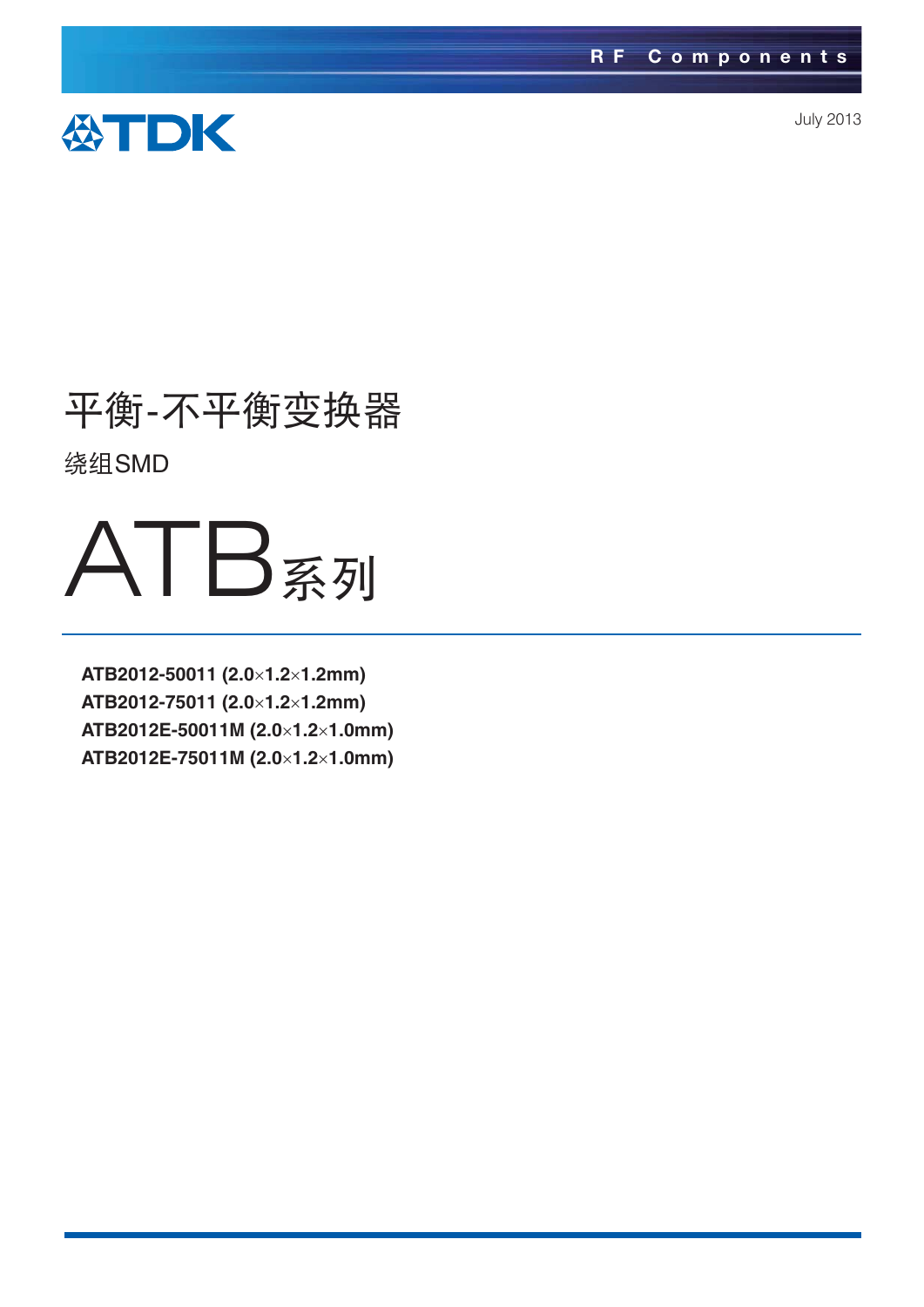#### 公TDK

(2/13)

#### 使用注意事项

在使用本产品前,请务必随附采购规格书。

### 安全注意事项

使用本产品时, 请注意安全事项。

#### ∧ 注意

- 保存时间为 6 个月以内,保存条件 (温度 5 ~ 40°C、湿度 10 ~ 75%RH 以下),需充分注意。 若超过保存时间, 端子电极的可焊性将可能老化。
- 请勿在气体腐蚀环境 (盐、酸、碱等) 下使用和保管。
- 在实施焊接前, 请务必进行预热。 预热温度与焊接温度及芯片温度的温度差要在 150℃ 以内。
- ○安装后的焊接修正应在规格书规定的条件范围内。 若加热过度可能导致短路、性能降低、寿命减少。
- ○将安装了芯片的印刷电路组装到装置时,请注意不要因印刷电路整体变形或紧固部等局部变形而给芯片施加剩余应力。
- ○装置会因通电而自我发热 (温度上升), 因此在热设计方面需留有充分余地。
- ○非磁屏蔽型在基板设计时需注意配置线圈。 受到电磁干扰可能会导致误动作。
- ○由于人体所带的静电会传到接地线上,因此请使用防静电腕带。
- ○请勿将本产品靠近磁铁或带有磁力的物体。
- ○请在采购规格书规定的范围内使用。

 $\bigcirc$  本产品目录中记载的产品是指在通用标准用途意义上使用于一般电子设备(AV 设备、通信设备、家电产品、娱乐设备、计算机设备、个 人设备, 办公设备, 计测设备, 工业机器人), 并且该一般电子设备要在通常的操作和使用方法下使用。 对于需要高度安全性和可靠性的,或者设备的故障,误动作,运转不良可能会给人的生命,身体及财产等造成损害,以及有可能产生莫 大社会影响的以下用途 (以下称'特定用途') 中的适用性, 性能发挥, 品质, 本公司不予保证。 客户预定在本产品目录的范围,条件之外,或者在特定用途中使用时,请事先咨询本公司相关部门。本公司会配合客户需求,一起协商 不同于本产品目录中所记载的使用用途。

| (1) 航空,航天设备          | (8) 公共性的高度信息处理设备   |
|----------------------|--------------------|
| (2) 运输设备 (汽车,电车,船舶等) | (9) 军用设备           |
| (3) 医疗设备             | (10) 电热用品, 燃烧设备    |
| (4) 发电控制设备           | (11) 防灾防盗设备        |
| (5) 核动力相关设备          | (12) 各种安全装置        |
| (6) 海底设备             | (13) 其他被认定为特定用途的用途 |
| (7) 交通工具控制设备         |                    |

此外,对使用本产品目录中所记载产品的设备进行设计时,请确保符合该设备的使用用途及状态的保护回路和装置,并设置备用回路等。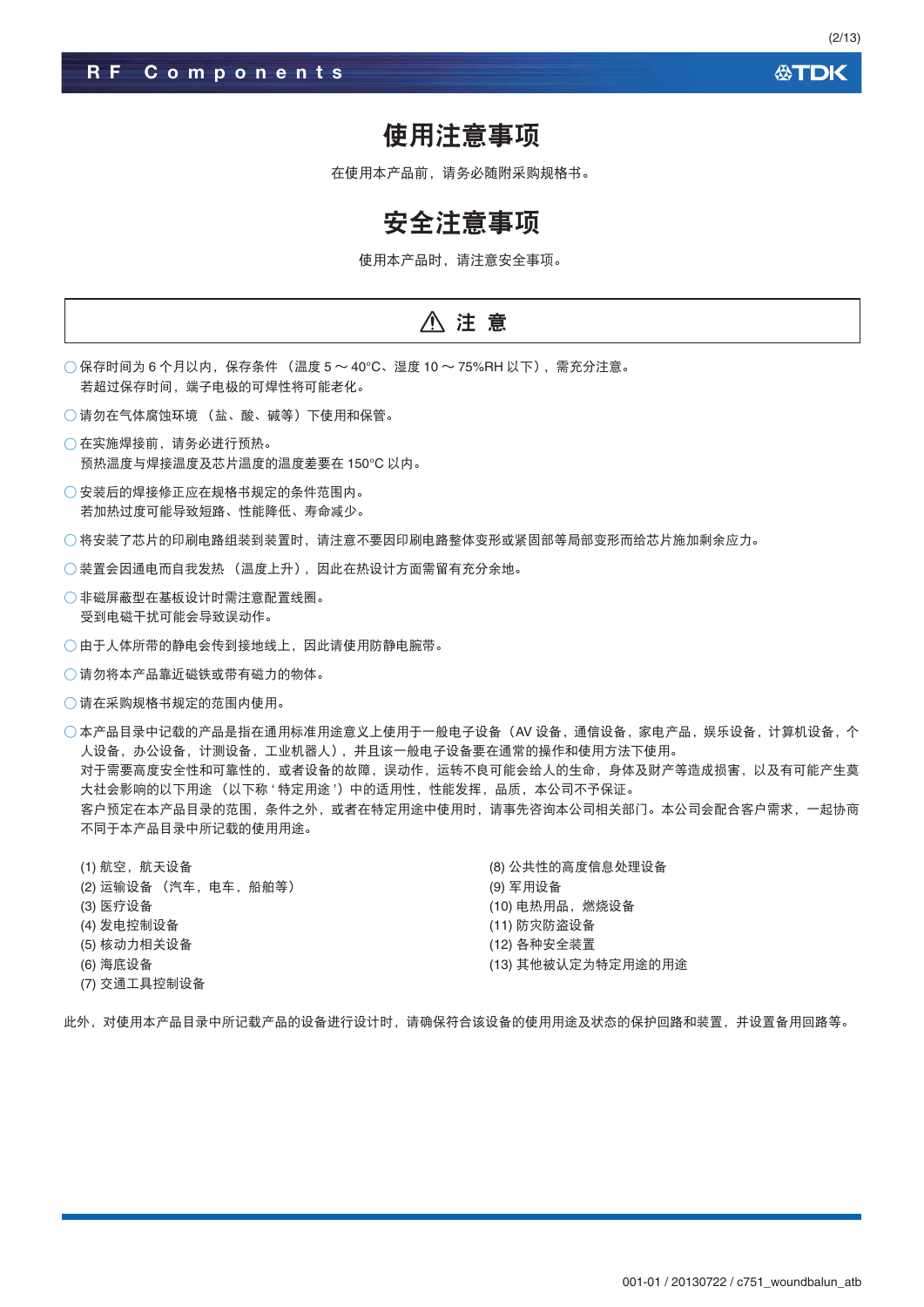公TDK

### 平衡-不平衡变换器

ᏠSMD

**RoHS指令对应产品** 无卤素 无铅焊接对应

# **ATB系列的概要**

#### ■特点

○ATB2012-50011、ATB2012-75011、ATB2012E-50011M、ATB2012E-75011M分别为用于50Ω、75Ω、50Ω、75Ω阻抗系统而开发的片 式平衡-不平衡变压器。

 $\bigcirc$ 输入阻抗方面, ATB2012-50011与ATB2012E-50011M为50Ω、ATB2012-75011与ATB2012E-75011M为75Ω。

 $\bigcirc$  阻抗比为1:1。

◯频率带宽为 ATB2012-50011 (40MHz ~860MHz ( 标准 IL=1.0dB))、 ATB2012E-50011M (400MHz ~1.8GHz ( 标准 IL =1.0dB))、 ATB2012-75011 (50MHz~1.2GHz (标准IL=0.8dB))、 ATB2012E-75011M (400MHz~1.8GHz (标准IL=1.0dB))。

#### ■用途

○TV及移动终端的调谐器 (DVB-T/H、ISDB-T等) ○STB及调谐器的输入分频器

#### ■型号的命名方法



| ATB  | 2012E<br>-                          | 500                       |     | ΙVΙ    |                           |      |
|------|-------------------------------------|---------------------------|-----|--------|---------------------------|------|
|      |                                     |                           |     |        |                           |      |
| 系列名称 | LxWxH 寸法<br>(mm)                    | <b>\力阻抗</b><br>$(\Omega)$ | 阻抗比 | 产品识别符号 | 包装形式                      | 管理符号 |
|      | 2012<br>$2.0 \times 1.2 \times 1.0$ | 500<br>50                 | 1:1 | M      | ø180mm 卷筒                 |      |
|      |                                     | 750<br>75                 |     |        | $\mathbf{r}$<br>ø330mm 卷筒 |      |

#### ■使用温度范围、包装数量、产品重量

|                 |                 | 温度范围           |                | 包装数量   | 单个重量 |  |
|-----------------|-----------------|----------------|----------------|--------|------|--|
| 类型              | 保存温度**<br>工作温度* |                | 卷径             |        |      |  |
|                 | (°C)            | (°C)           |                | (个/卷)  | (mg) |  |
| ATB2012-50011   | $-40$ to $+85$  | $-40$ to $+85$ | ø180mm         | 2,000  | 10   |  |
|                 |                 |                | ø330mm         | 10.000 |      |  |
| ATB2012-75011   | $-40$ to $+85$  | $-40$ to $+85$ | $\alpha$ 180mm | 2,000  | 10   |  |
|                 |                 |                | ø330mm         | 10.000 |      |  |
| ATB2012E-50011M | $-40$ to $+85$  | $-40$ to $+85$ | $\alpha$ 180mm | 2.000  | 10   |  |
|                 |                 |                | ø330mm         | 10.000 |      |  |
| ATB2012E-75011M | $-40$ to $+85$  | $-40$ to $+85$ | $\alpha$ 180mm | 2.000  | 10   |  |
|                 |                 |                | ø330mm         | 10.000 |      |  |

\*工作温度范围包括自我温度上升。

\*\* 保存温度范围在基板安装后显示。

○RoHS指令对应产品: RoHS指令对应产品的详细内容查看这里。http://www.tdk.co.jp/rohs/ ○无卤素:指的是Cl含量不到900ppm、Br含量不到900ppm以及 Cl、Br的合计含量不到1500ppm。

<sup>·</sup> 记载内容, 在没有予告的情况下有可能改进和变更, 请予以谅解。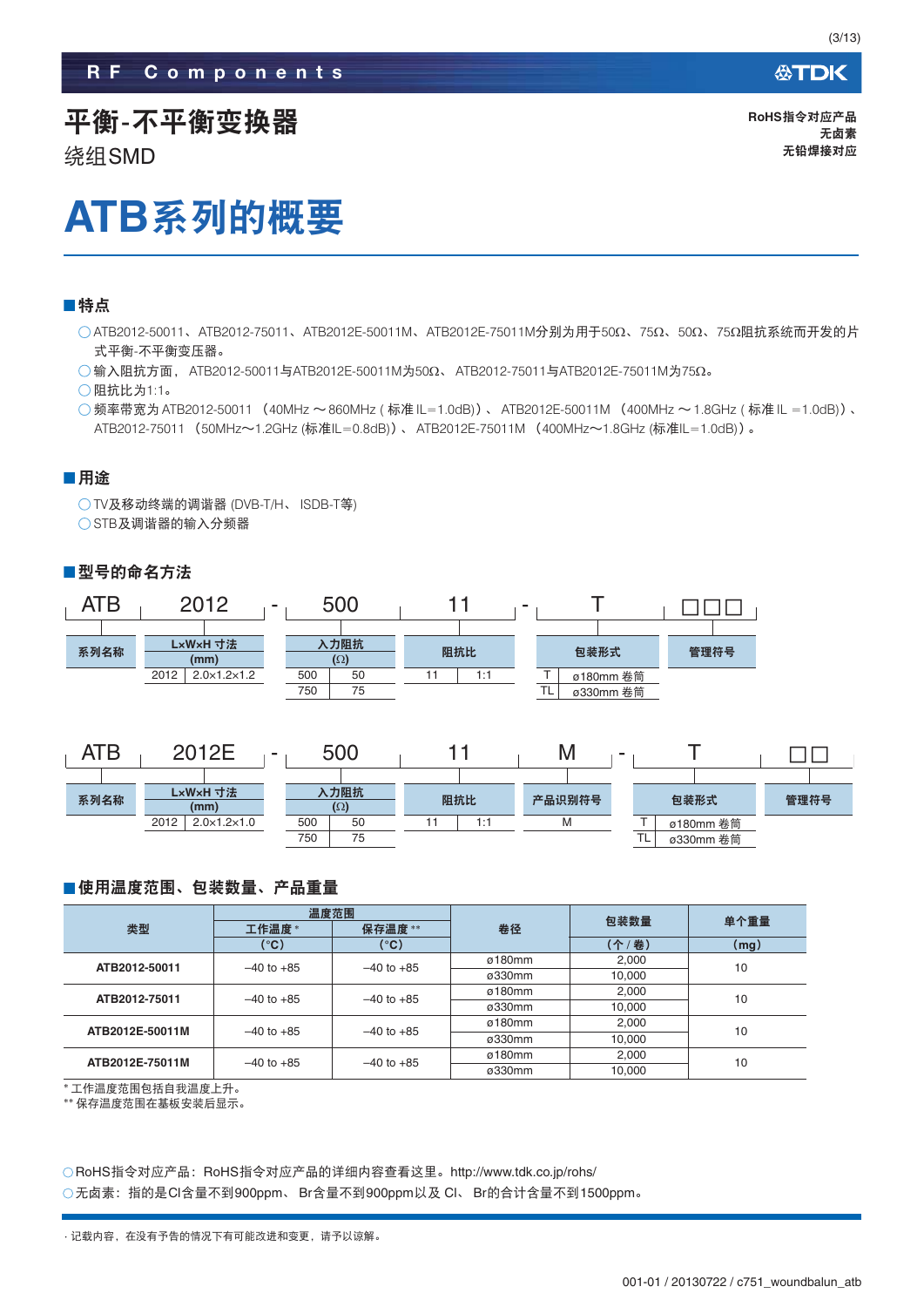**公TDK** 

### **ATB系列的概要**

#### ■推荐回流焊温度曲线图



| <b>Preheating</b> |       |             | <b>Soldering</b> |             | Peak            |             |
|-------------------|-------|-------------|------------------|-------------|-----------------|-------------|
| Temp.             |       | <b>Time</b> | Temp.            | <b>Time</b> | Temp.           | <b>Time</b> |
| T1                |       |             |                  | t2          |                 |             |
| $150^{\circ}$ C   | 180°C | 60 to 120s  | $230^{\circ}$ C  | 10 to 30s   | $245^{\circ}$ C | 5s max.     |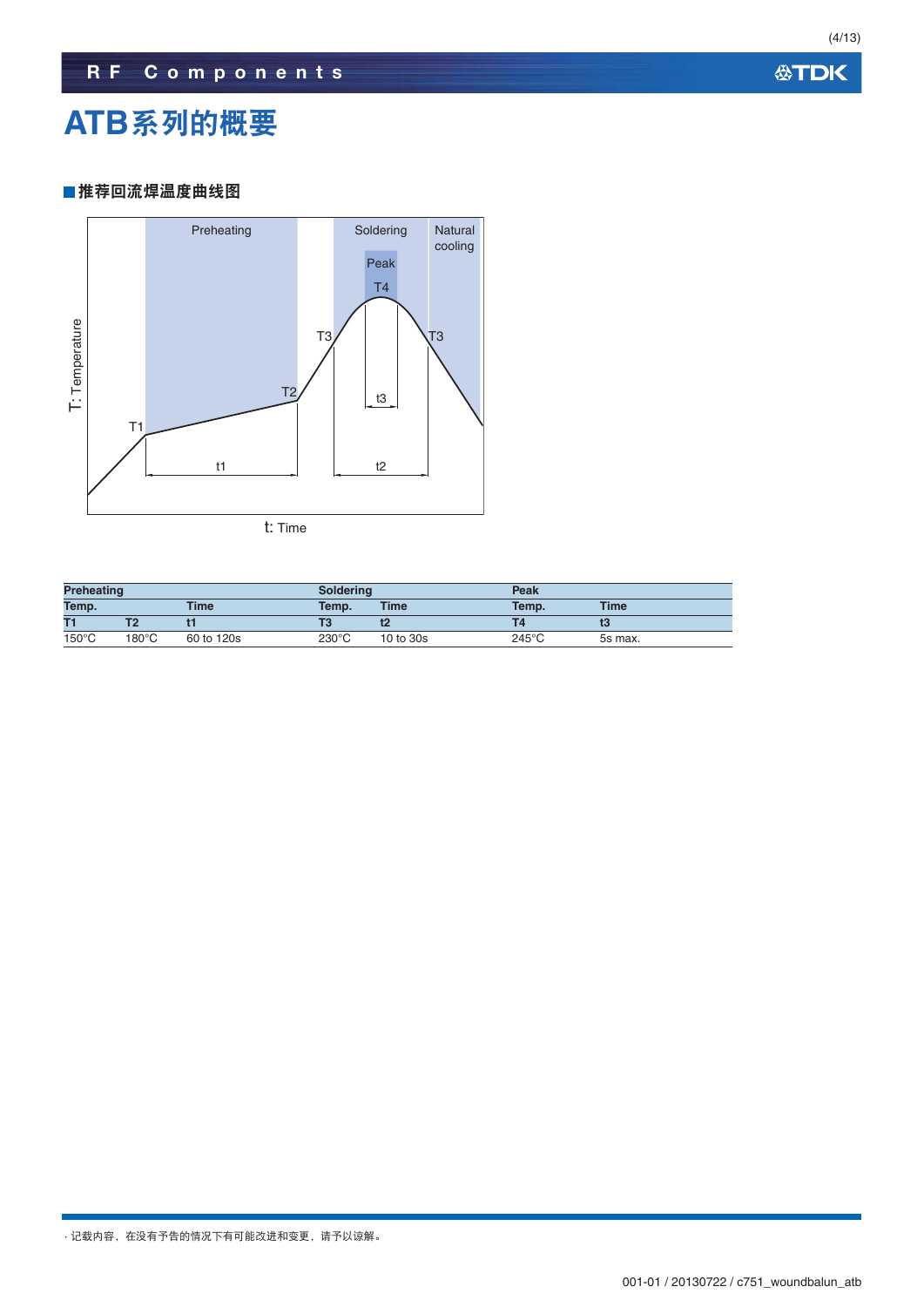# ATB系列 **ATB2012-50011**ᄲ

#### ■形状与尺寸



Dimensions in mm

#### ■推荐焊盘布局 ■电路图



Dimensions in mm





(5/13)

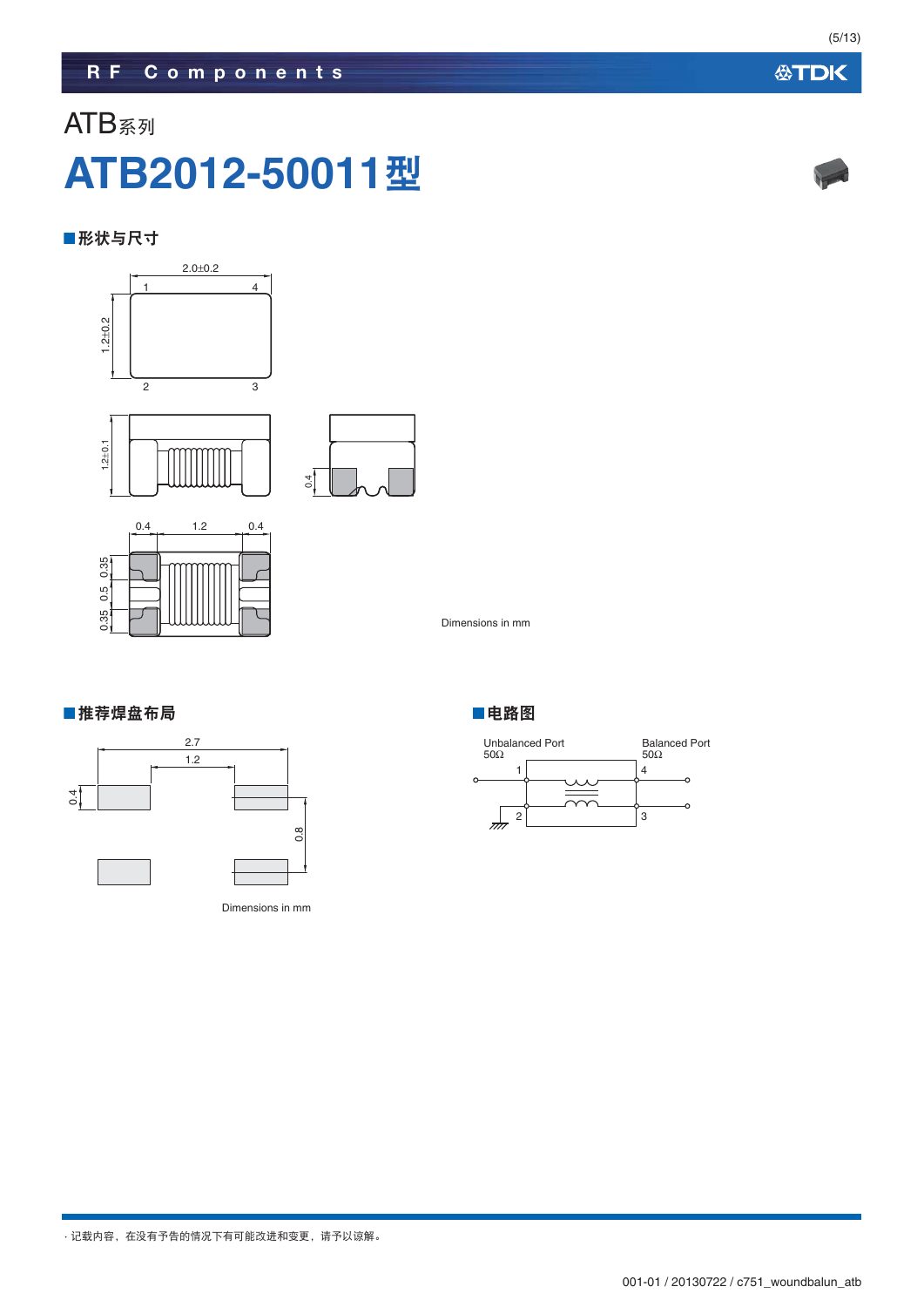### ATB<sub>系列</sub> ATB2012-50011型

#### ■电气特点

#### □特点规格表

| 频率频带      | UB/B             | 插入损耗 (dB) |      | <b>CMRR</b> | 直流电阻            | 额定电流 | 额定电压 | 绝缘电阻        | 耐电压 |                   |
|-----------|------------------|-----------|------|-------------|-----------------|------|------|-------------|-----|-------------------|
| (MHz)     | 阻抗<br>$(\Omega)$ | typ.      | max. | min.        | $(\Omega)$ max. | (mA) | (V)  | $(M\Omega)$ | (1) | 型号                |
| 40 to 860 | 50/50            |           | 2.5  |             |                 | 200  | 20   |             | 125 | ATB2012-50011-TOO |

#### ○测量设备

| 测量项目                | 型묵     | 「商                          |
|---------------------|--------|-----------------------------|
| 直流电阻                | 4338A  | <b>Agilent Technologies</b> |
| 绝缘电阻                | 4339A  | <b>Agilent Technologies</b> |
| 插入损耗                | E5071B | <b>Agilent Technologies</b> |
| 回波损耗                | E5071B | <b>Agilent Technologies</b> |
| Amplitude imbalance | E5071B | <b>Agilent Technologies</b> |
| Phase balance       | E5071B | <b>Agilent Technologies</b> |

\* 有时使用同等测量设备。

#### ■频率特性

#### □插入损耗



#### **AMPLITUDE IMBALANCE**



#### □回波损耗



#### **PHASE BALANCE**

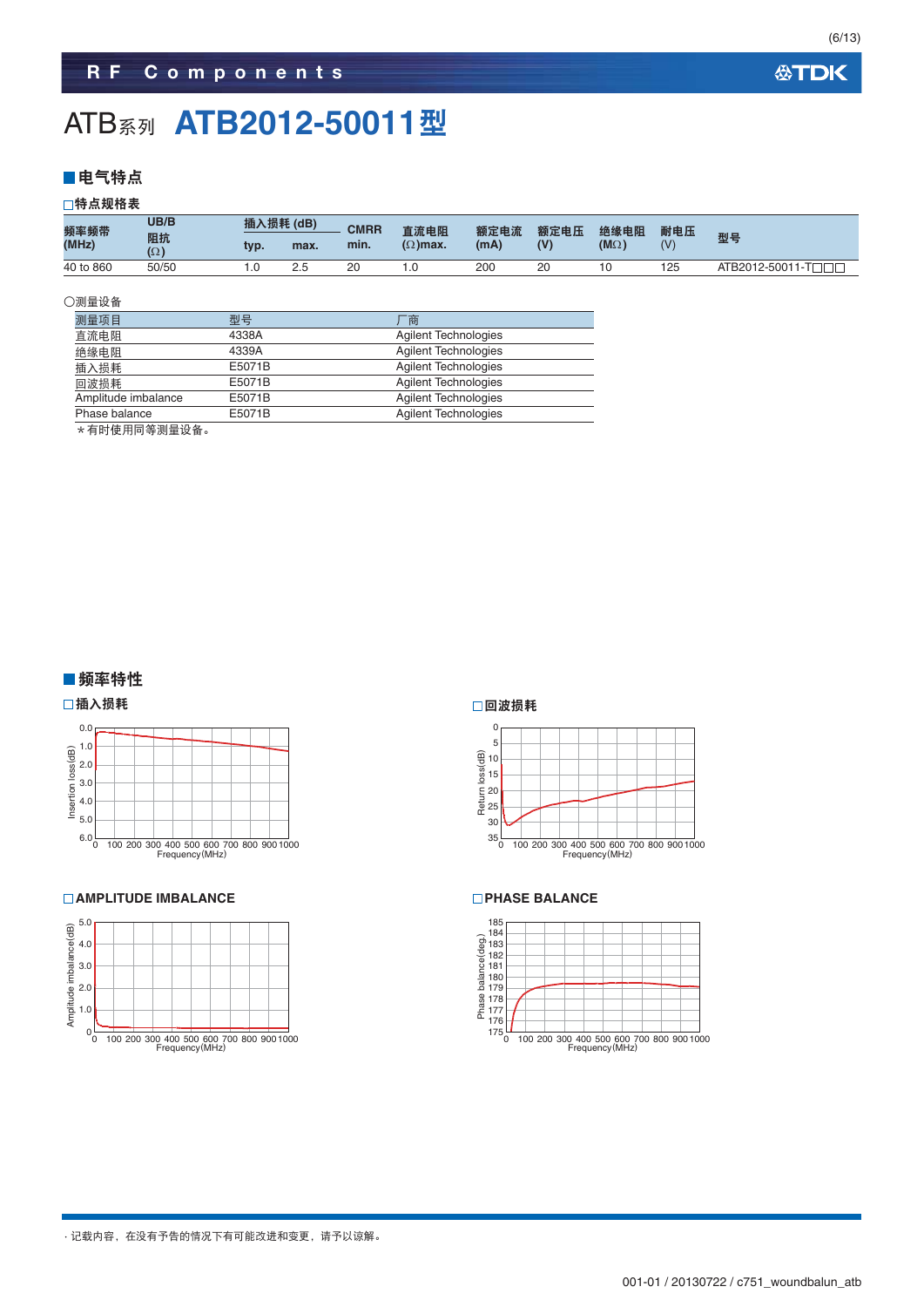### ATB系列 **ATB2012E-50011M**ᄲ

#### ■形状与尺寸





0.3 0.3 0.5  $\ddot{0}$ 

Dimensions in mm

#### ■推荐焊盘布局 ■电路图



Dimensions in mm



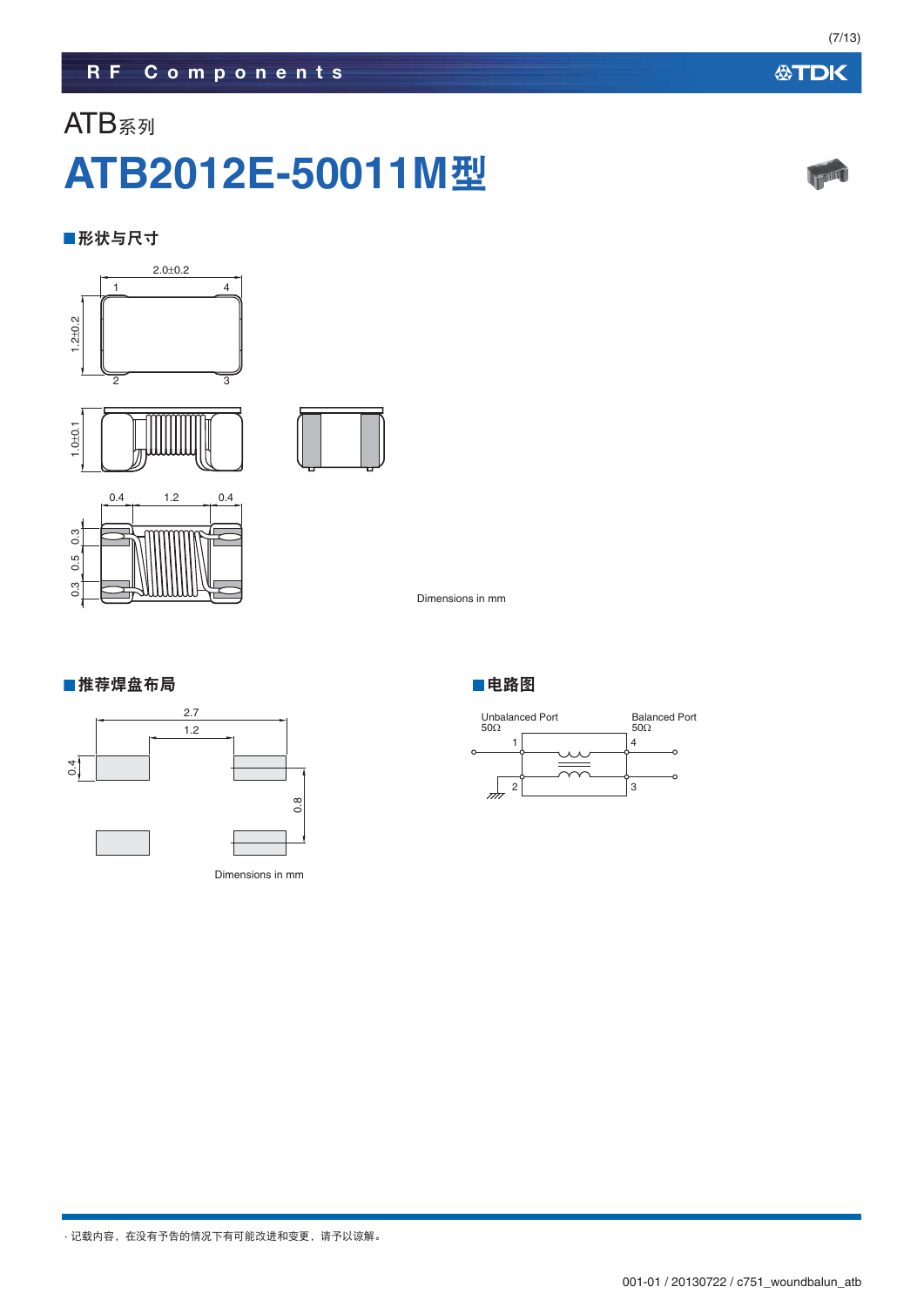### **ATB<sub>系列</sub> ATB2012E-50011M型**

#### ■电气特点

#### □特点规格表

| 频率频带        | UB/B             | 插入损耗 (dB) |          | <b>CMRR</b> | 直流电阻            | 额定电流 | 额定电压 | 绝缘电阻        | 耐电压 |                     |
|-------------|------------------|-----------|----------|-------------|-----------------|------|------|-------------|-----|---------------------|
| (MHz)       | 阻抗<br>$(\Omega)$ | typ.      | max.     | min.        | $(\Omega)$ max. | (mA) | (V)  | $(M\Omega)$ | (V) | 型号                  |
| 400 to 1800 | 50/50            |           | <u>.</u> |             | U.t             | 150  | 20   |             | 125 | ATB2012E-50011M-TTT |

#### ○测量设备

| 测量项目                | 型묵     | 「商                          |
|---------------------|--------|-----------------------------|
| 直流电阻                | 4338A  | <b>Agilent Technologies</b> |
| 绝缘电阻                | 4339A  | <b>Agilent Technologies</b> |
| 插入损耗                | E5071B | <b>Agilent Technologies</b> |
| 回波损耗                | E5071B | <b>Agilent Technologies</b> |
| Amplitude imbalance | E5071B | <b>Agilent Technologies</b> |
| Phase balance       | E5071B | <b>Agilent Technologies</b> |

\* 有时使用同等测量设备。

#### ■频率特性

#### □插入损耗



#### **AMPLITUDE IMBALANCE**



#### □回波损耗



#### **PHASE BALANCE**



#### **公TDK**

(8/13)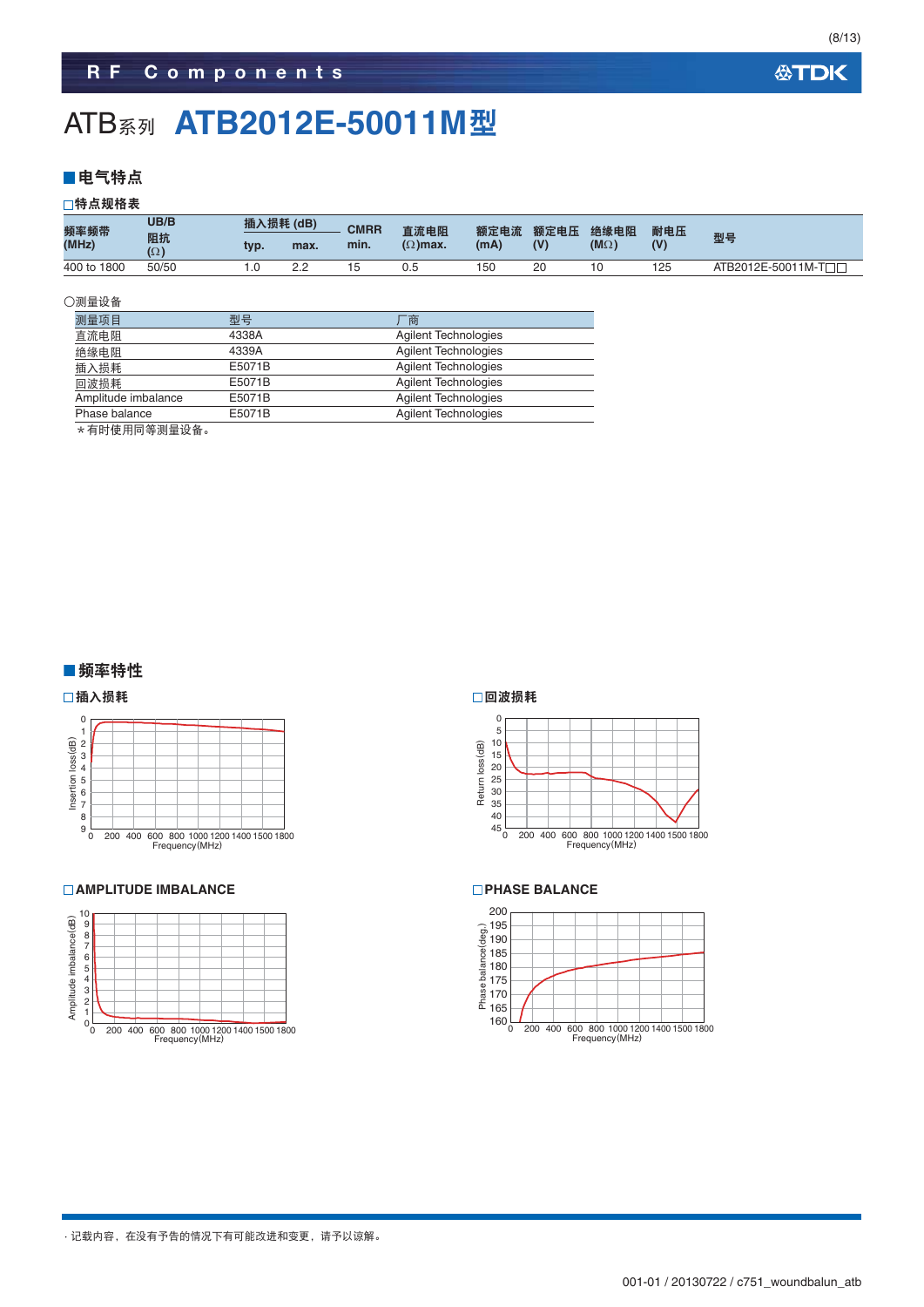

ATB系列





Dimensions in mm

#### ■推荐焊盘布局 ■电路图





**ATB2012-75011**ᄲ

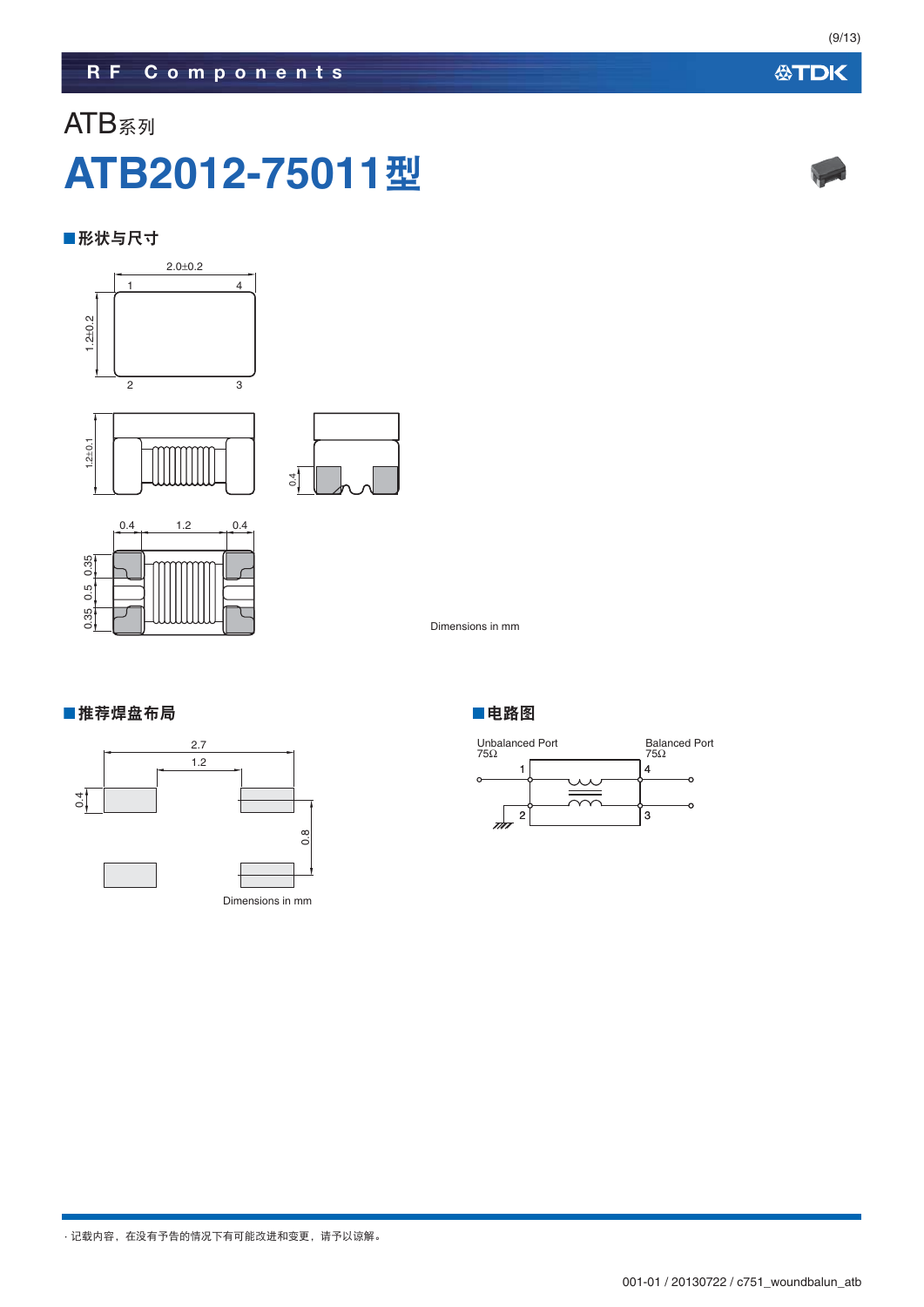### ATB<sub>系列</sub> ATB2012-75011型

#### ■电气特点

#### □特点规格表

| 频率频带<br>(MHz) | UB/B<br>阻抗 | 插入损耗<br>(dB) |            | <b>CMRR</b><br>min. | 直流电阻<br>$(\Omega)$ | 额定电流<br>(mA) | 额定电压<br>(V) | 绝缘电阻<br>$(M\Omega)$ | 耐电压<br>(V) | 型号                 |
|---------------|------------|--------------|------------|---------------------|--------------------|--------------|-------------|---------------------|------------|--------------------|
|               | $(\Omega)$ | tvp.         | max.       |                     |                    |              |             |                     |            |                    |
| 50 to 1200    | 75/75      | 0.8          | - 2<br>$-$ | 20                  | 0.7                | 280          | 20          |                     | 125        | ATB2012-75011-TOOD |

#### ○测量设备

| 测量项目                | 型묵     | 商                           |
|---------------------|--------|-----------------------------|
| 直流电阻                | 4338A  | <b>Agilent Technologies</b> |
| 绝缘电阻                | 4339A  | <b>Agilent Technologies</b> |
| 插入损耗                | E5071B | <b>Agilent Technologies</b> |
| 回波损耗                | E5071B | <b>Agilent Technologies</b> |
| Amplitude imbalance | E5071B | <b>Agilent Technologies</b> |
| Phase balance       | E5071B | <b>Agilent Technologies</b> |
|                     |        |                             |

\*有时使用同等测量设备。

#### ■频率特性





#### **AMPLITUDE IMBALANCE**



#### □回波损耗



#### **PHASE BALANCE**

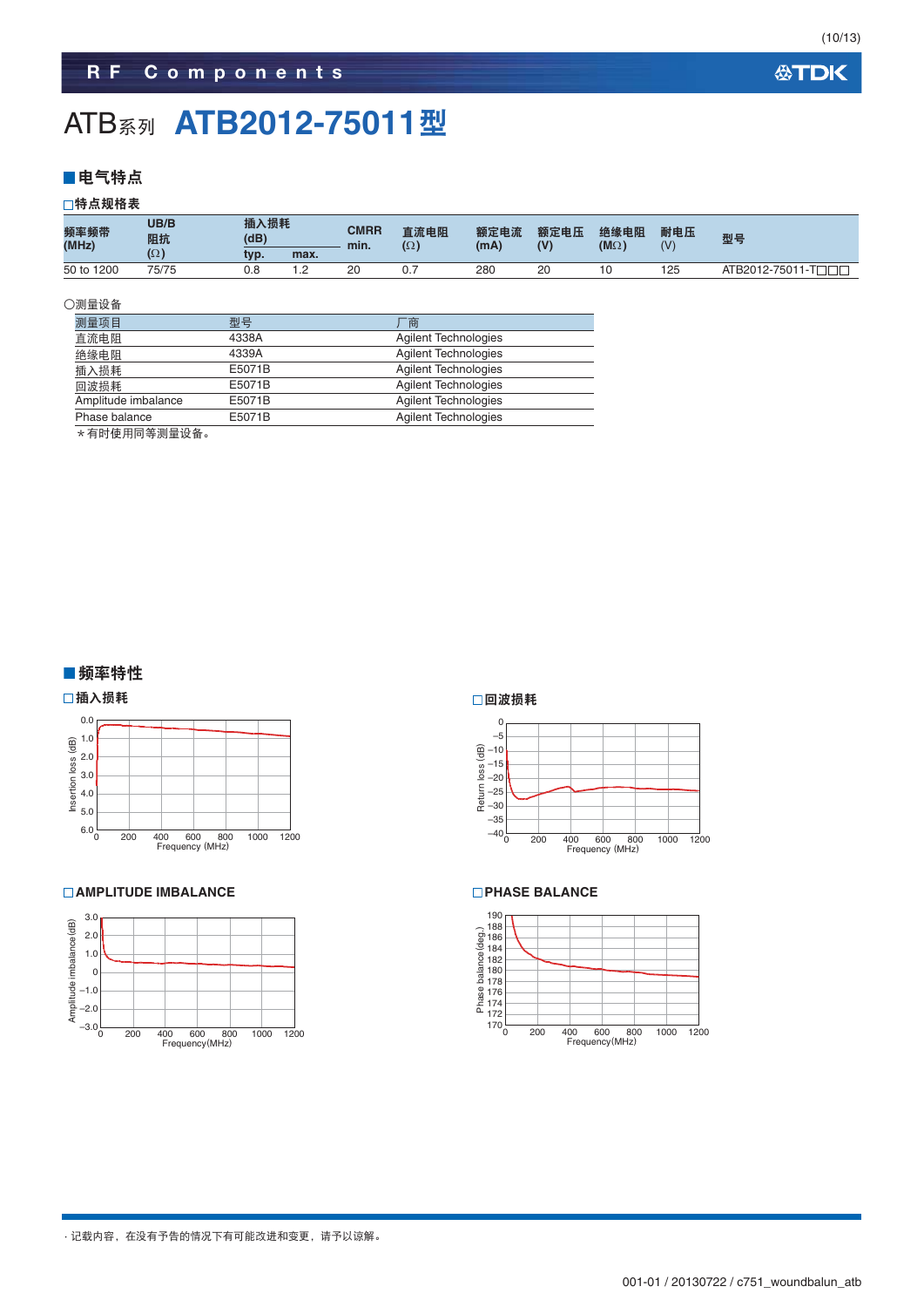# **ATB2012E-75011M**ᄲ

**RF Components**

#### ■形状与尺寸

ATB系列







### ■推荐焊盘布局のあることをすることをすることをする。■电路图



Dimensions in mm

Dimensions in mm





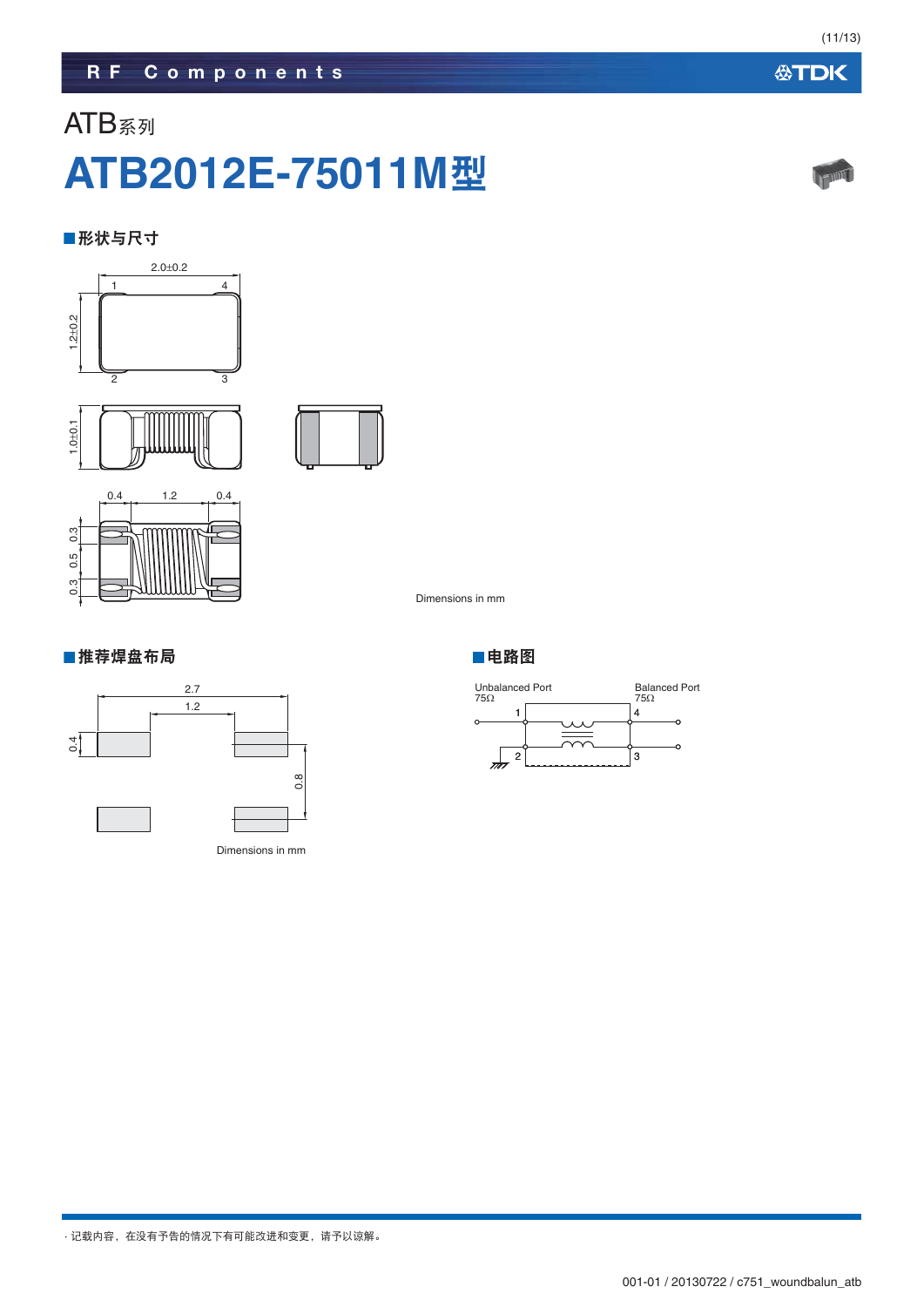### **ATB<sub>系列</sub> ATB2012E-75011M型**

#### ■电气特点

□特点规格表

| 频率频带<br>(MHz) | UB/B<br>阻抗 | 插入损耗<br>(dB) |          | <b>CMRR</b><br>min. | 直流电阻<br>$(\Omega)$ max. | 额定电流<br>(mA) | 额定电压<br>(V) | 绝缘电阻<br>$(M\Omega)$ | 耐电压<br>(V) | 型号                  |
|---------------|------------|--------------|----------|---------------------|-------------------------|--------------|-------------|---------------------|------------|---------------------|
|               | $(\Omega)$ | tvp.         | max.     |                     |                         |              |             |                     |            |                     |
| 400 to 1800   | 75/75      |              | <u>_</u> |                     | 0.5                     | 150          | 20          |                     | 125        | ATB2012E-75011M-TOO |

#### ○测量设备

| 测量项目                | 型号     | `商                          |
|---------------------|--------|-----------------------------|
| 直流电阻                | 4338A  | <b>Agilent Technologies</b> |
| 绝缘电阻                | 4339A  | <b>Agilent Technologies</b> |
| 插入损耗                | E5071B | <b>Agilent Technologies</b> |
| 回波损耗                | E5071B | <b>Agilent Technologies</b> |
| Amplitude imbalance | E5071B | <b>Agilent Technologies</b> |
| Phase balance       | E5071B | <b>Agilent Technologies</b> |
|                     |        |                             |

\*有时使用同等测量设备。

#### ■频率特性





#### **AMPLITUDE IMBALANCE**



#### □回波损耗



#### **PHASE BALANCE**



(12/13)